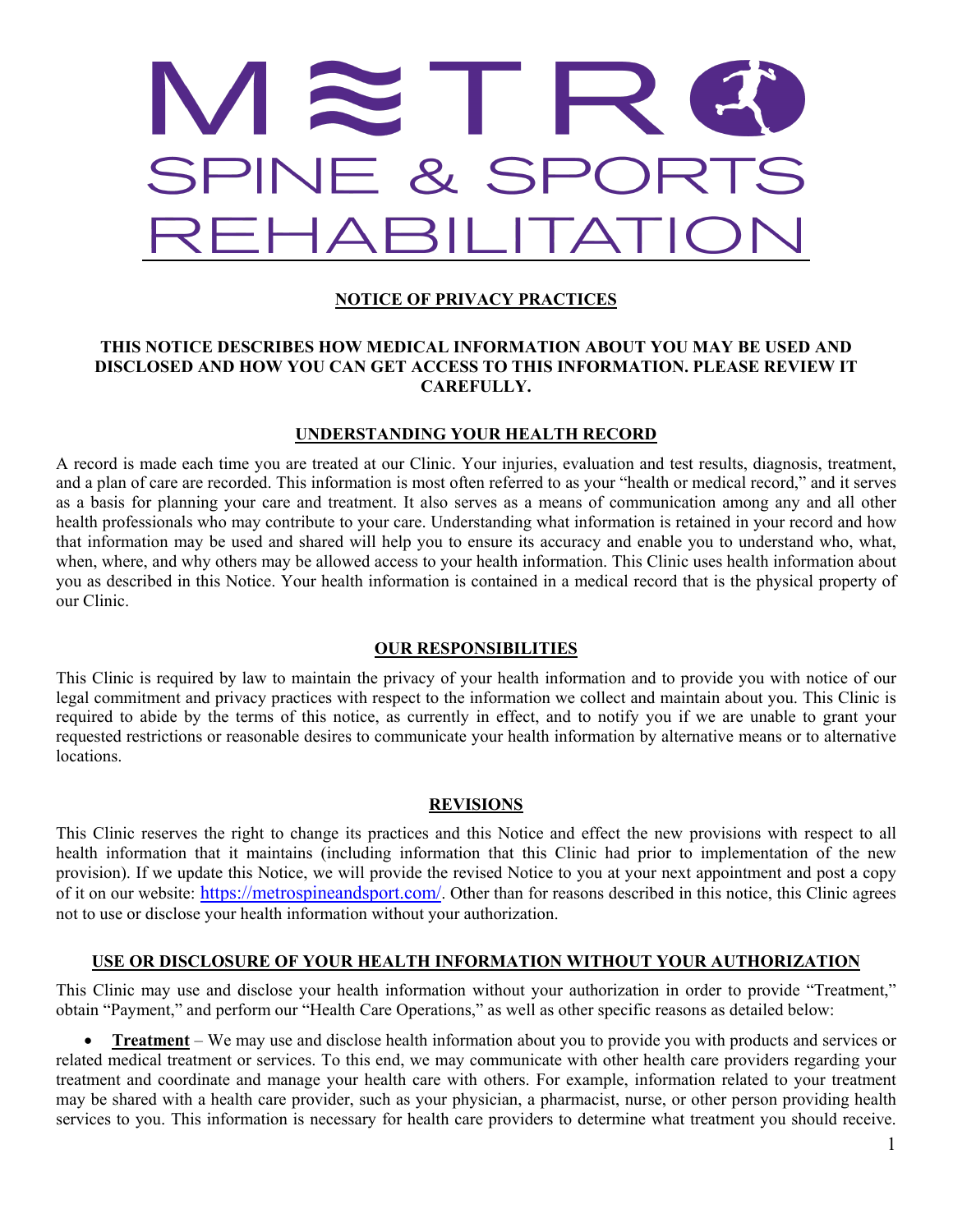Health care providers also may record actions taken by them in the course of your treatment and note how you responded to the actions. We may also use your medical information to give you information about treatment options or other healthrelated benefits and services that may interest you.

• **Payment** – We may use and disclose health information about you to others for purposes of receiving payment for treatment and services that you receive. For example, information regarding treatment you have received may be sent to you or someone who pays on your behalf (such as a family member or an insurance company) in order for this Clinic to receive payment. The information used in this fashion may include details regarding your services that identify you and could identify your diagnosis or treatment. Although it is unlikely, if other treatment providers need medical information about your treatment in order to bill for their services, we may provide it to them. We will comply with your request not to disclose your medical information to your insurance company if the information relates solely to a healthcare item or service for which you have paid out of pocket and in full to us.

• **Health Care Operations** – We may use and disclose health information about you for administrative and operational purposes. Risk management or quality improvement personnel may use health information about you to assess the care and outcomes in your case and others like it. The results will be used internally to continually improve the quality of care for all patients. For example, we may combine medical information about many patients to evaluate the need for new products, services, or treatments. We may disclose information to health care professionals, students, and other personnel for review and training purposes. We also may combine health information we have with other sources to see where we can make improvements. We may remove information that identifies you from this set of health information to protect your privacy and to allow others to use the information to study health care without learning the identity of the specific patients. We may also use and disclose your medical information to:

- evaluate the performance of our staff and your satisfaction with our services;
- learn how to improve our facilities and services;
- determine how to continually improve the quality and effectiveness of the health care we provide; and
- conduct training programs or review competence of health care professionals.

• **Individuals Involved in Your Care or Payment for Your Care** – We may release health information about you to a family member, guardian, or friend who is involved in your medical care. We also may give information about you to someone who helps pay for your care. If you have any objection to sharing your medical information in this way, please contact the Privacy Officer, whose contact information is listed at the end of this Notice.

• **You or Your Personal Representative** – We may disclose your medical information to you or to a representative appointed by you or designated by applicable law.

**Disaster Relief** – In addition, we may disclose health information about you to an entity assisting in a disaster relief effort (such as the Red Cross) so that your family can be notified about your condition, status, and location. We may also disclose medical information about you to local authorities or utility companies if your home care is considered "lifesupporting" and you require immediate attention in the event of an emergency or power outage.

• **Business Associates** – We may share your medical information with outside companies that perform services for us, such as companies that receive phone calls from patients when our offices are closed and companies that store patient files for us. In addition, we also contract with accountants, consultants, and attorneys to provide us with services. These outside vendors are called "Business Associates" and they are required to safeguard your information by HIPAA and by contract.

• **Participation in Health Information Exchanges** – We may participate in one or more health information exchanges (HIEs) and may electronically share your medical information for treatment, payment, and permitted health care operations purposes with other participants in the HIE. Depending on state law requirements, you may be asked to "opt-in" in order to share your information with HIEs, or you may be provided the opportunity to "opt-out" of HIE participation. HIEs allow your health care providers to efficiently access your medical information that is necessary for treating you and other lawful purposes.

• **Reminders** – We may use health information about you to provide you with reminders about appointments.

• **Alternative Treatments and Health Benefits** – We may use health information about you to provide you with information about alternative treatments or other health-related benefits and services that may be of interest to you.

• **Future Communications** – We may communicate with you via newsletters, mailings, or other means regarding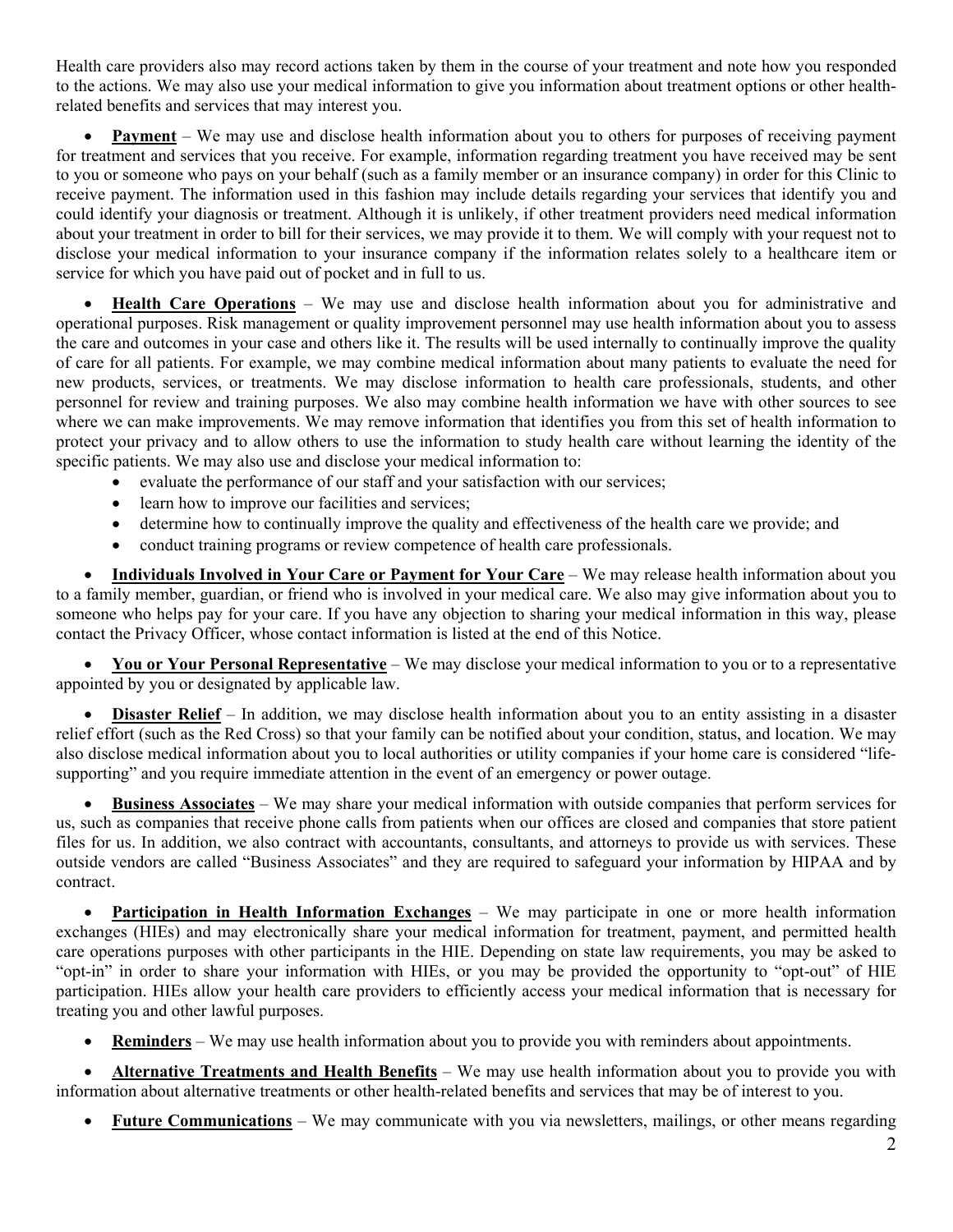treatment options, health-related information, disease management programs, wellness programs, or other communitybased initiatives or activities in which we are participating.

**Required by Law** – We may use and disclose health information about you as required by federal, state, or local law.

**Public Health** – We may use or disclose health information about you for public health activities, such as assisting public health authorities or other legal authorities to prevent or control disease, injury, or disability; reporting deaths; and reporting reactions to medications or problems with products.

• **Food and Drug Administration (FDA)** – We may use or disclose health information for purposes of notifying the FDA of adverse events with respect to medication and product defects or post marketing surveillance information to enable product recalls, repairs, or replacements.

• **Health and Safety** – We may use or disclose health information about you to avert a serious threat to the health or safety of you, the public, or any other person pursuant to applicable law.

• **Protective Services for the President and Others** – Your medical information may be disclosed to authorized federal officials so they may provide protection to the President, other authorized persons, or foreign heads of state, or to conduct special investigations.

• **National Security and Intelligence Activities** – We may disclose your medical information to authorized federal officials for national security and intelligence activities authorized by law.

• **Military and Veterans** – If you are a member of the armed forces, your medical information may be released as required by military command authorities.

• **Medical Examiners and Others** – We may use or disclose health information about you to medical examiners, coroners, or funeral directors to allow them to perform their lawful duties.

**Organ and Tissue Donation** – If you are an organ or tissue donor, we may use or disclose health information about you to organizations that help with organ, eye, and tissue donation and transplantation, or to an organ donation bank.

• **Inmates**. If you are an inmate of a correctional institution or under the custody of a law enforcement official, we may release medical information about you to the correctional institution or law enforcement official.

• **Workers Compensation** – We may use or disclose health information about you to comply with laws and regulations related to workers compensation.

**Research** – We may use or disclose health information about you for research purposes under certain circumstances. For example, we may disclose health information about you to a research organization if an institutional review board or privacy board has reviewed and approved the research proposal after establishing protocols to ensure the privacy of your health information. All research projects involving your medical information must be approved through a special review process to protect your confidentiality.

• **Information Not Personally Identifiable** – We may use or disclose health information that does not personally identify you or reveal who you are.

• **Law Enforcement** – We may disclose your health information to the police or other law enforcement officials as required or permitted under state law.

• **Health Oversight Activities** – We may disclose your health information to a health oversight agency that oversees the health care system and is charged with responsibility for ensuring compliance with rules of governmental health programs, such as Medicare or Medicaid. These oversight activities include, for example, audits, investigations, inspections, and licensure.

• **Victims of Abuse, Neglect or Domestic Violence** *–* If this Clinic reasonably believes you are a victim of abuse, neglect or domestic violence, we may disclose your health information to the appropriate governmental agency authorized by law to receive reports of such abuse, neglect or domestic violence.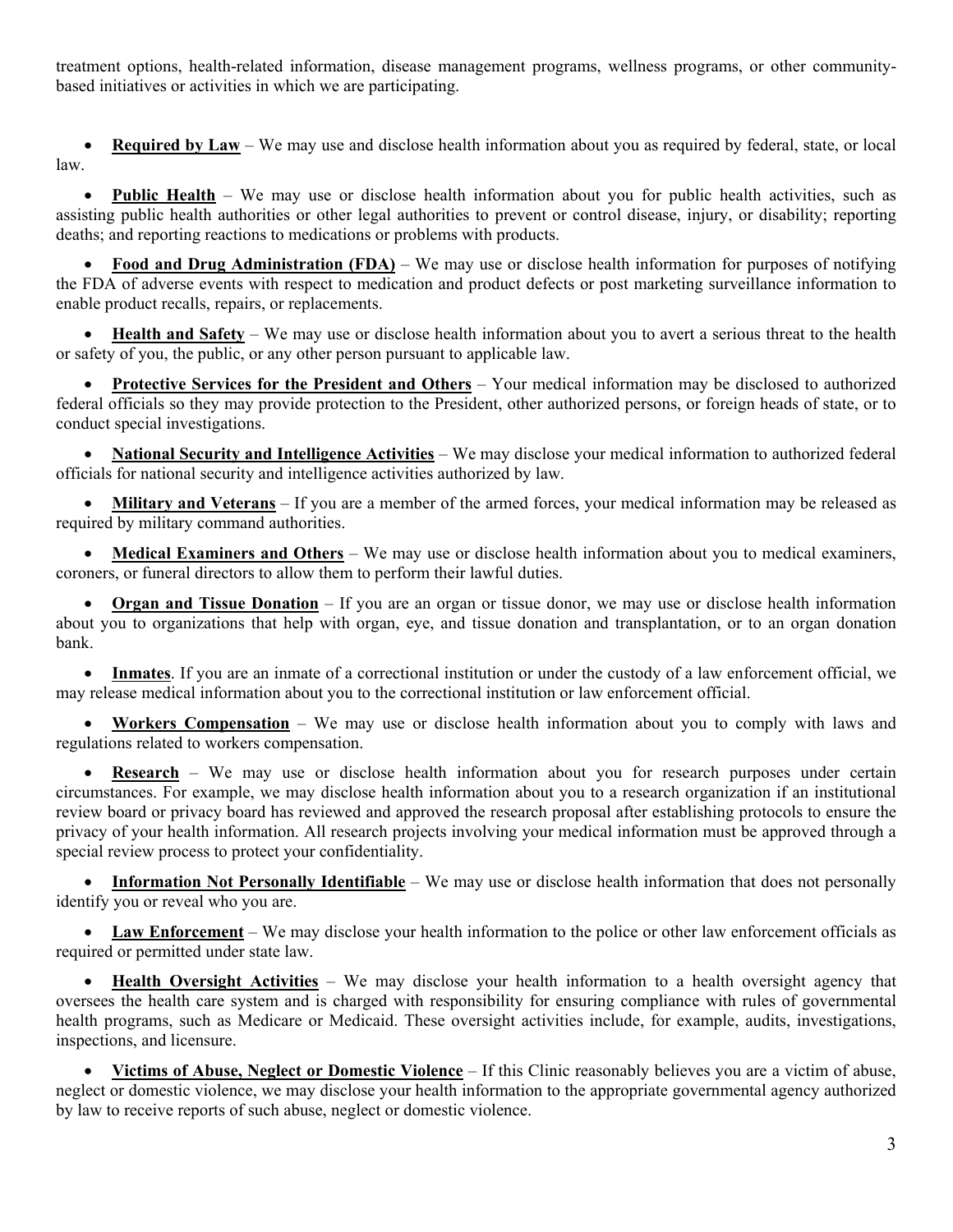• **Judicial and Administrative Proceedings** – This Clinic may disclose your health information in the course of a judicial proceeding in response to a legal order, subpoena, discovery request, or other lawful process.

# **USE OR DISCLOSURE OF YOUR HEALTH INFORMATION WITH YOUR AUTHORIZATION**

Other uses and disclosures not described in this Notice will be made only with the individual's written authorization. You may revoke (take back) an authorization that you had previously provided by giving us written notice. In that case, we will cease using or disclosing your information for the purpose that you had authorized. However, we are unable to retract or invalidate any uses or disclosures that were made with your permission before you revoked your authorization. *The following are some examples of uses or disclosures that require your authorization:*

• **Psychotherapy Notes** – We do not typically maintain psychotherapy notes on any of our patients. However, if we wanted to use or disclose any psychotherapy notes we had in our possession (for instance, as part of your medical record), we would have to ask for you authorization to do so, unless the use or disclosure was to undertake certain treatment, payment, or health care operation activities as described above.

• **Other Sensitive Information** – In addition, other types of information may have greater protection under federal or state law, such as certain drug and alcohol information, HIV/AIDS and other communicable disease information, genetic information, mental health information, or information about developmental disabilities. We do not generally maintain this type of information. But, if we do, we may be required to get your written permission before disclosing it to others, and we may seek that permission if permitted by law.

• **Marketing** – We must obtain your authorization before we use or disclose your health information for marketing purposes, unless that marketing relates to certain treatments you are already undergoing (or available alternatives), the marketing is conducted face-to-face, or the marketing involves a promotional gift of nominal value. If we receive any payment for the use of your information for marketing purposes, we will tell you so in the authorization that we ask you to sign.

• **Sale of Health Information** – This Clinic will not sell your health information. However, if we change this policy in the future, we will be required to seek your authorization before selling any of your health information.

## **YOUR HEALTH INFORMATION RIGHTS**

You have the following rights with respect to health information about you. To exercise any of your rights, please see the contact information at the end of this notice.

**Right to Inspect and Copy** – You have the right to inspect and/or obtain a copy of the health information about you that we maintain in certain groups of records that are used to make decisions about your care. You have the right to an electronic copy of your health information if it is maintained electronically. Your request must be in writing. If you request a copy of your health information, we may charge you a fee to cover the costs of copying and mailing the information. If you request a copy of your information electronically on a portable electronic media device (such as a CD or USB drive), we may charge you for the cost of that media device. In certain very limited circumstances, we may deny your request to inspect and copy your health information. If you are denied access to your health information, we will explain our reasons in writing. You have the right to request that the decision be reviewed by another person. We will comply with the outcome of the review.

**Right to Amend** – If you feel that health information about you that we maintain in certain groups of records is inaccurate or incomplete, you have the right to request that we amend the information. You have the right to request an amendment as long as we maintain the information. Your request must be in writing and include a reason supporting the request. In certain circumstances, we may deny your request to amend your health information. If your request for an amendment is denied, we will explain our reasons in writing. You have the right to submit a statement explaining why you disagree with our decision to deny your amendment request. We will share your statement when we disclose health information about you that we maintain in certain groups of records.

• **Right to an Accounting of Disclosures** – You have the right to request an accounting or detailed listing of certain disclosures of your health information. The accounting will not include all disclosures of your medical information. For example, you do not have the right to request an accounting of disclosures of your medical information made (1) for purposes of treatment, payment, and health care operations; (2) to you and pursuant to your authorization; or